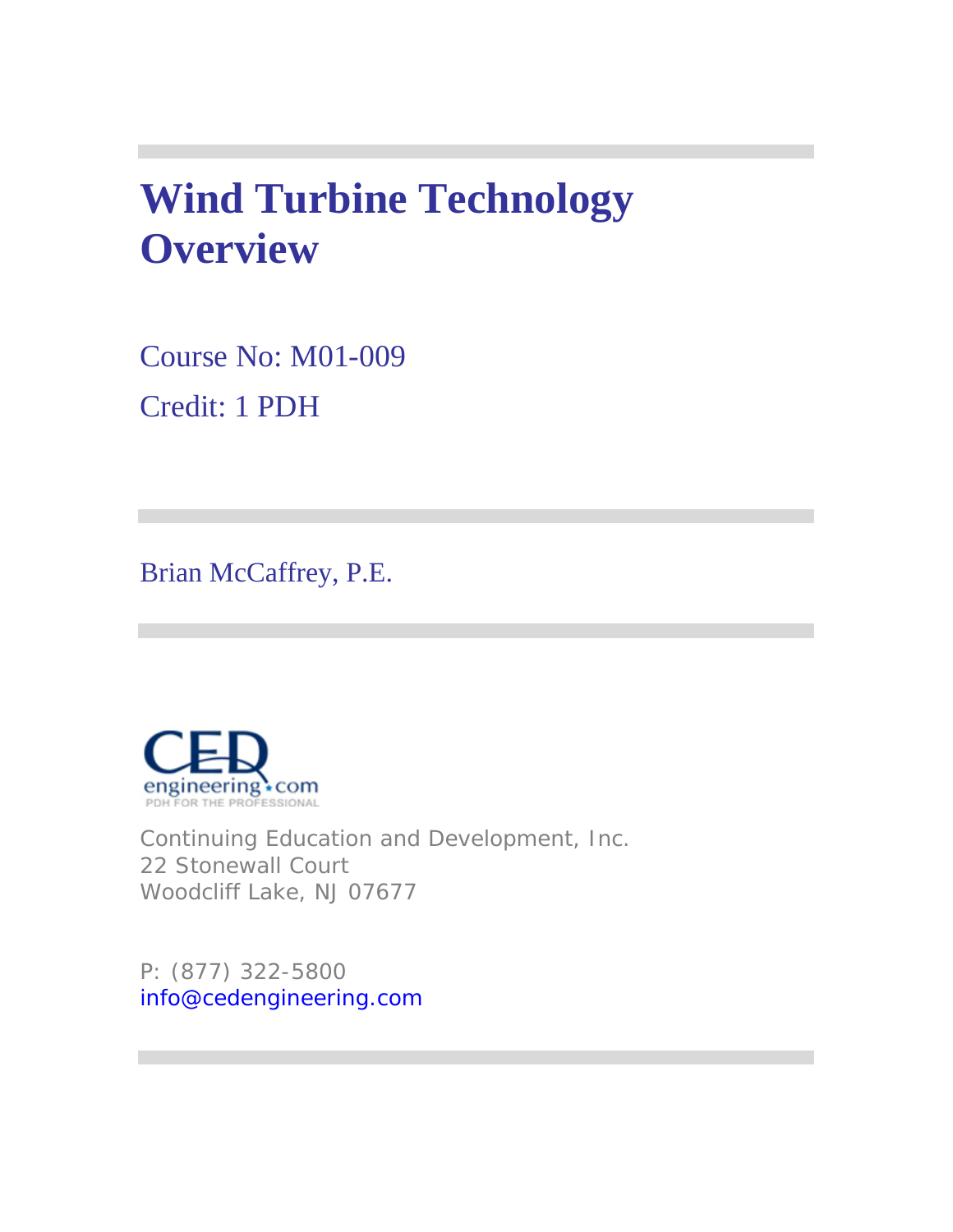

# **WIND TURBINE TECHNOLOGY Overview**





**Available at:**

www.powernaturally.org October 2005 NYS Energy Research & Development Authority 17 Columbia Circle Albany, NY 12203-6399 www.nyserda.org

**Prepared by:** Global Energy Concepts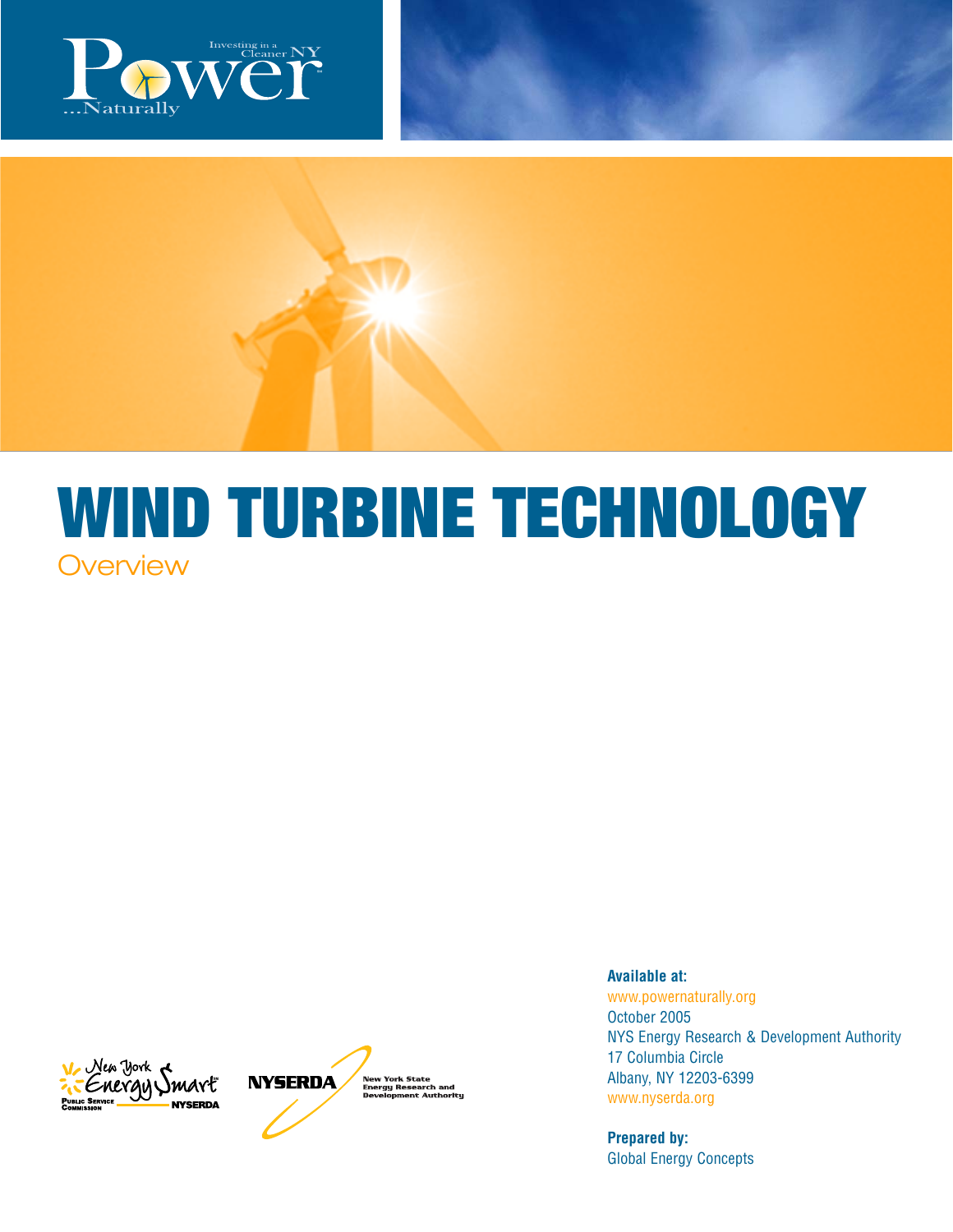

This document is one of a series of reports and guides that are all part of the NYSERDA Wind Energy Tool Kit. Interested parties can find all the components of the kit at: **www.powernaturally.org**. All sections are free and downloadable, and we encourage their production in hard copy for distribution to interested parties, for use in public meetings on wind, etc.

Any questions about the tool kit, its use and availability should be directed to: Vicki Colello; **vac@nyserda.org**; 518-862-1090, ext. 3273.

In addition, other reports and information about Wind Energy can be found at **www.powernaturally.org** in the on-line library under "Large Wind."

#### **NOTICE**

This report was prepared Global Energy Concepts in the course of performing work contracted for and sponsored by the New York State Energy Research and Development Authority (hereafter "NYSERDA"). The opinions expressed in this report do not necessarily reflect those of NYSERDA or the State of New York, and reference to any specific product, service, process, or method does not constitute an implied or expressed recommendation or endorsement of it. Further, NYSERDA, the State of New York, and the contractor make no warranties or representations, expressed or implied, as to the fitness for particular purpose or merchantability of any product, apparatus, or service, or the usefulness, completeness, or accuracy of any processes, methods, or other information contained, described, disclosed, or referred to in this report. NYSERDA, the State of New York, and the contractor make no representation that the use of any product, apparatus, process, method, or other information will not infringe privately owned rights and will assume no liability for any loss, injury, or damage resulting from, or occurring in connection with, the use of information contained, described, disclosed, or referred to in this report.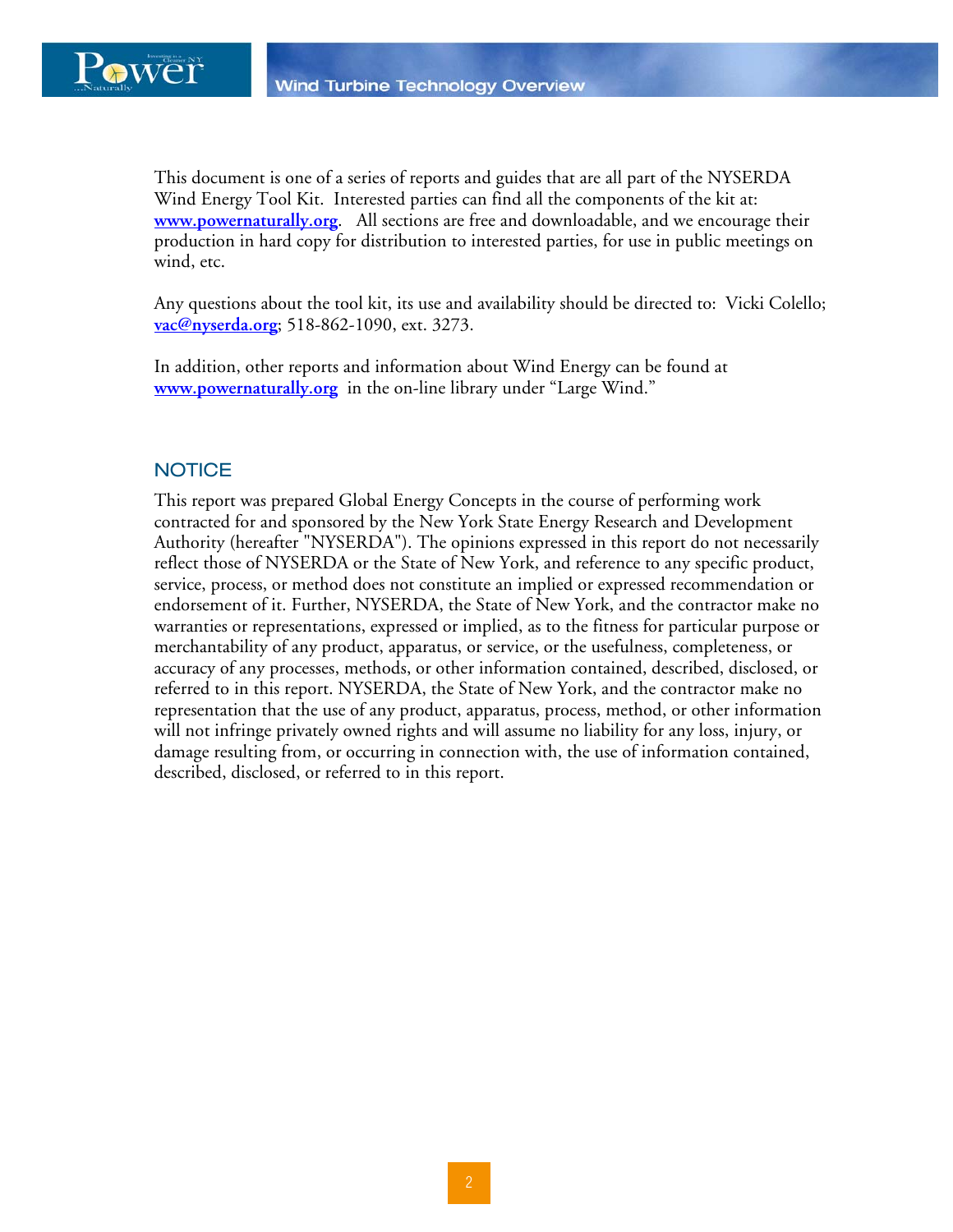

### **Table of Contents**

### **List of Figures**

| Figure 6. Typical Wind Energy Project Components and Layout 13 |  |
|----------------------------------------------------------------|--|
|                                                                |  |
|                                                                |  |

#### **List of Tables**

|--|--|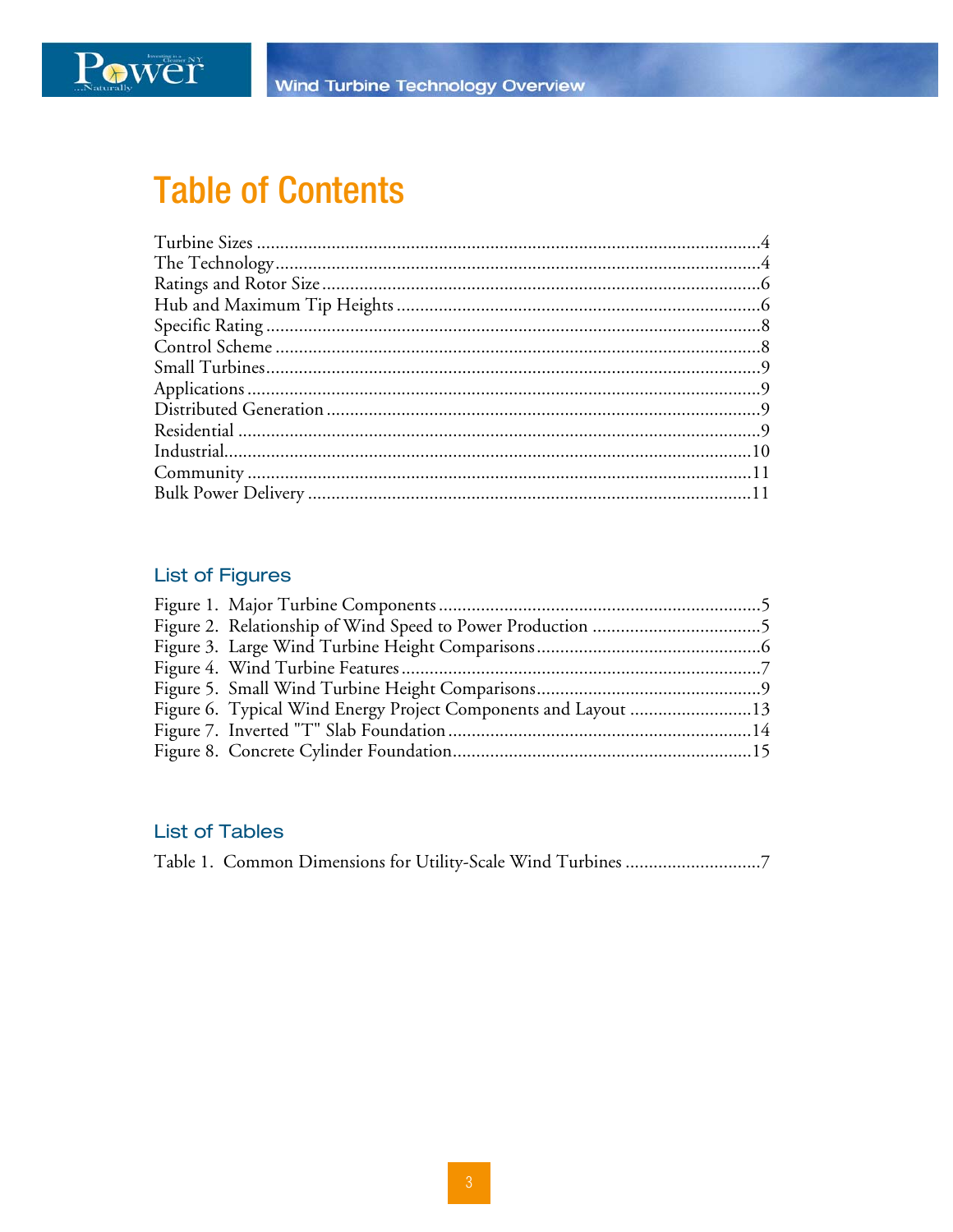### Wind Turbine Technology Overview

#### Turbine Sizes

Power

Wind generation equipment is categorized into three general classifications:

- Utility-Scale Corresponds to large turbines (900 kW to 2 MW per turbine) intended to generate bulk energy for sale in power markets. They are typically installed in large arrays or 'wind energy projects,' but can also be installed in small quantities on distribution lines, otherwise known as distributed generation. Utilityscale development is the most common form of wind energy development in the U.S.
- Industrial-Scale Corresponds to medium sized turbines (50 kW to 250 kW) intended for remote grid production, often in conjunction with diesel generation or load-side generation (on the customer's side of the meter) to reduce consumption of higher cost grid power and possibly to even reduce peak loads. Direct sale of energy to the local utility may or may not be allowed under state law or utility regulations.
- Residential-Scale Corresponds to micro- and small-scale turbines (400 watts to 50 kW) intended for remote power, battery charging, or net metering type generation. The small turbines can be used in conjunction with solar photovoltaics, batteries, and inverters to provide constant power at remote locations where installation of a distribution line is not possible or is more expensive.

Discussion of utility-scale turbines is the primary focus of the NYSERDA Wind Energy Toolkit; however, information about industrial-scale and residential-scale turbines is also provided in this paper for use in planning activities.

#### The Technology

In North America, all commercially available, utility-scale wind turbines from established turbine manufacturers utilize the 'Danish concept' turbine configuration. This configuration uses a horizontal axis, three-bladed rotor, an upwind orientation, and an active yaw system to keep the rotor oriented into the wind. The drive train consists of a low-speed shaft connecting the rotor to the gearbox, a 2- or 3-stage speed-increasing gearbox, and a high-speed shaft connecting the gearbox to the generator. Generators are typically asynchronous, induction, and operate at 550-690 V (AC). Some turbines are equipped with an additional small generator to improve production in low wind speeds. The second generator can be separate or integrated into the main generator. Each turbine for utilityscale applications is equipped with a transformer to step up the voltage to the on-site collection system voltage. The on-site collection system typically is operated at medium voltages of 25 to 35 kV. Figure 1 shows the major turbine components for a wind turbine.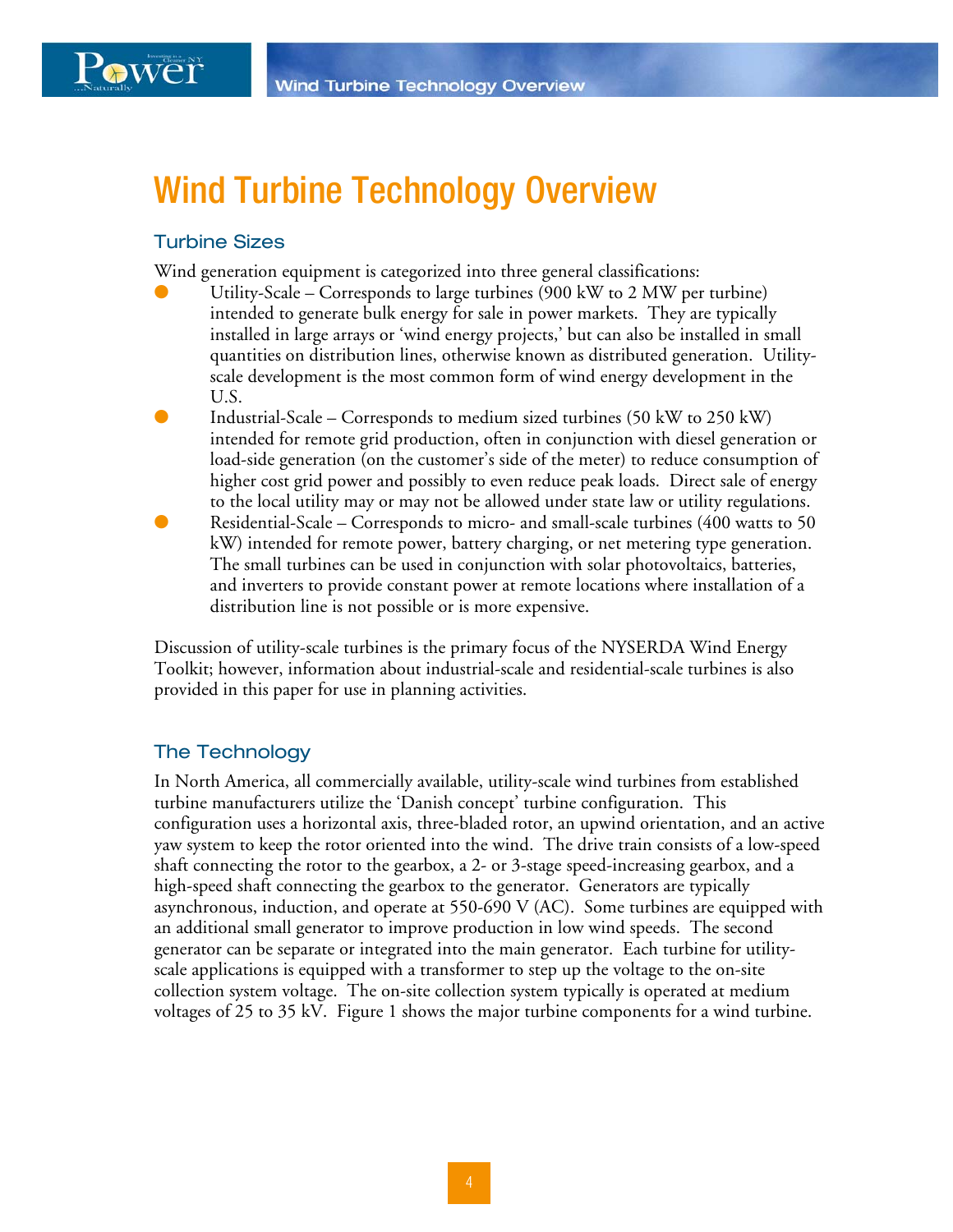

**Figure 1. Major Turbine Components** 

**Awer** 

As shown in Figure 2, power production from a wind turbine is a function of wind speed. The relationship between wind speed and power is defined by a power curve, which is unique to each turbine model and, in some cases, unique to site-specific settings. In general, most wind turbines begin to produce power at wind speeds of about 4 m/s (9 mph), achieve rated power at approximately 13 m/s (29 mph), and stop power production at 25 m/s (56 mph). Variability in the wind resource results in the turbine operating at continually changing power levels. At good wind energy sites, this variability results in the turbine operating at approximately 35% of its total possible capacity when averaged over a year.



**Figure 2. Relationship of Wind Speed to Power Production**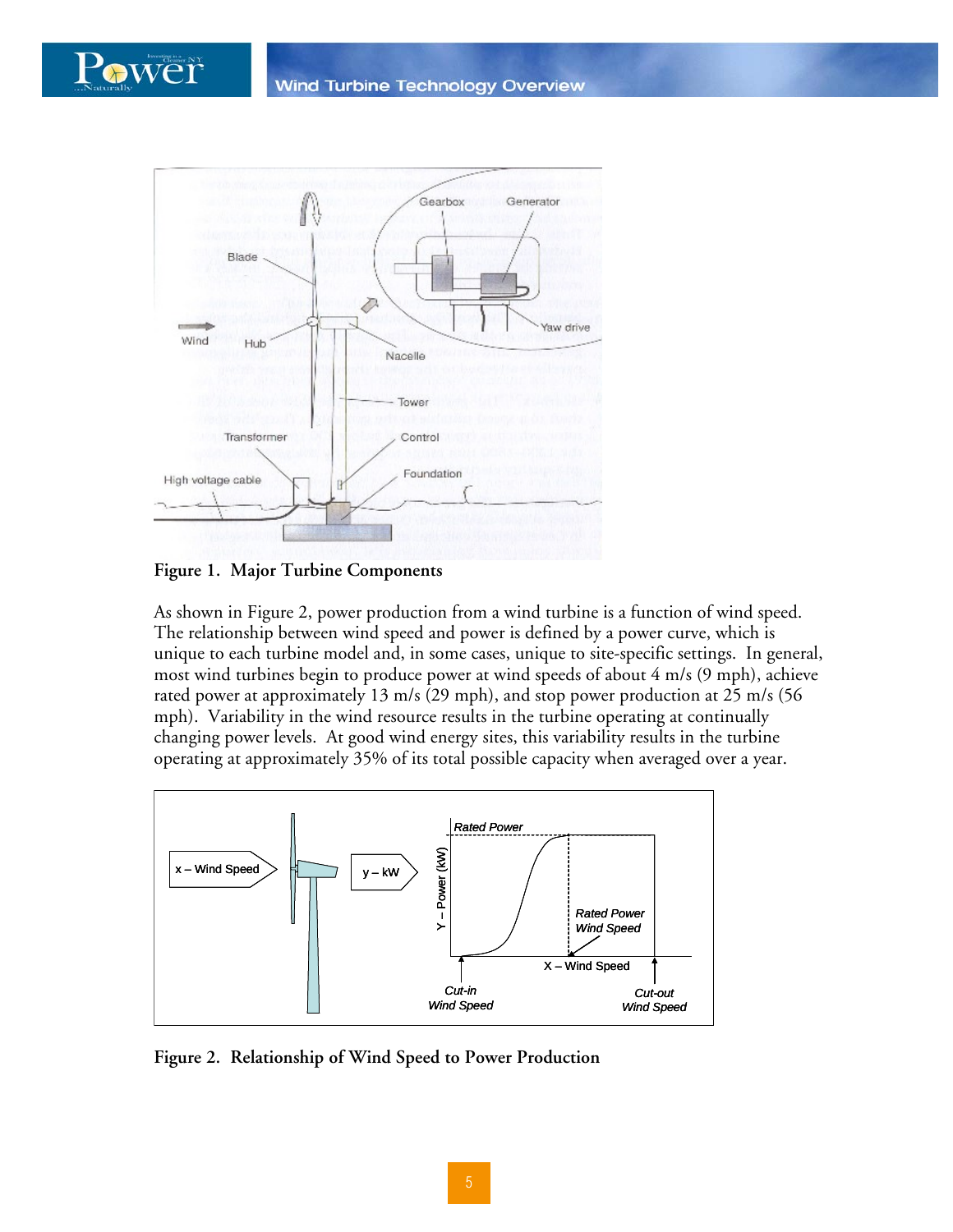

#### Ratings and Rotor Size

The rotor diameters and rated capacities of wind turbines have continually increased in the past 10 years, driven by technology improvements, refined design tools, and the need to improve energy capture and reduce the cost of energy. For comparison, the average turbine rating for turbines installed in the U.S. in 2001 was 908 kW, while turbines installed in 2003 had an average capacity of 1,374 kW. In 2005, turbines with rated capacities of 1.5 MW to 1.8 MW present the vast majority of the turbines sizes installed in North America. Figure 3 compares the height of a large wind turbine with other tall structures.



**Figure 3. Large Wind Turbine Height Comparisons** 

#### Hub and Maximum Tip Heights

As the rotor diameters and rated capacities have increased, so has the hub height of the wind turbines. There is no standard hub height or ratio of hub height to rotor diameter. Wind resource characteristics, terrain, turbine size, availability of cranes, and visual impacts are but a few critical items that are used to determine the most optimum hub height for a given project. Current utility-scale wind turbines can employ hub heights that range from 50 m (164 ft) to 80 m (262 ft). Common hub heights used during 2004-2005 fall in the range of 65 m (213 ft) to 80 m (236 ft).

Maximum tip heights (the highest point of the rotor) depend on the hub height and rotor diameter. Table 1 provides an example of the range of tip heights common in 2003. As of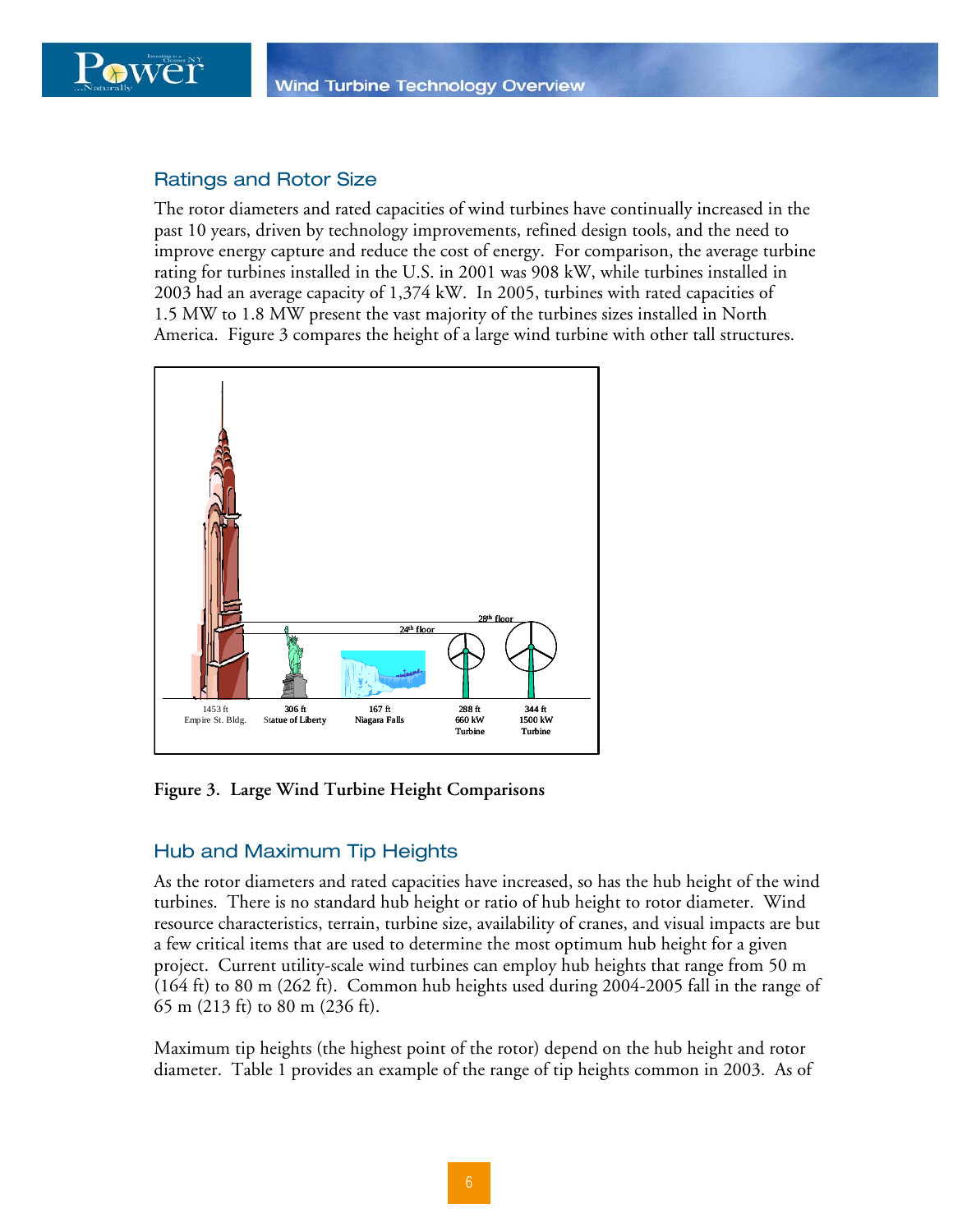

May 2005, the tallest wind turbine in the U.S. utilizes an 80-m (262-ft) hub height and a 82-m (279-ft) rotor diameter with a resulting maximum tip height of 121 m (397 ft). **Figure 4** identifies these key physical features of a wind turbine.

| <b>Dimension</b>                           | <b>Multi-Megawatt Turbines</b>           | Sub-<br>Megawatt<br><b>Turbines</b> |
|--------------------------------------------|------------------------------------------|-------------------------------------|
| <b>Hub Height</b><br><b>Rotor Diameter</b> | $80 \text{ m}$ (230 ft)<br>77 m (231 ft) | 65 m (213 ft)                       |
|                                            |                                          | 7 m (154 ft)                        |
| <b>Maximum Tip Height</b>                  | 118.5 m $(389 ft)$                       | 88.5 m (290 ft)                     |



**Figure 4. Wind Turbine Features** 

Optimum turbine size is heavily dependent on site-specific conditions. In general, turbine hub heights are approximately 1 to 1.4 times the rotor diameter. Project analysis conducted to identify the optimum turbine equipment typically results in a compromise between rotor size, hub height, energy production, component handling logistics, and cost.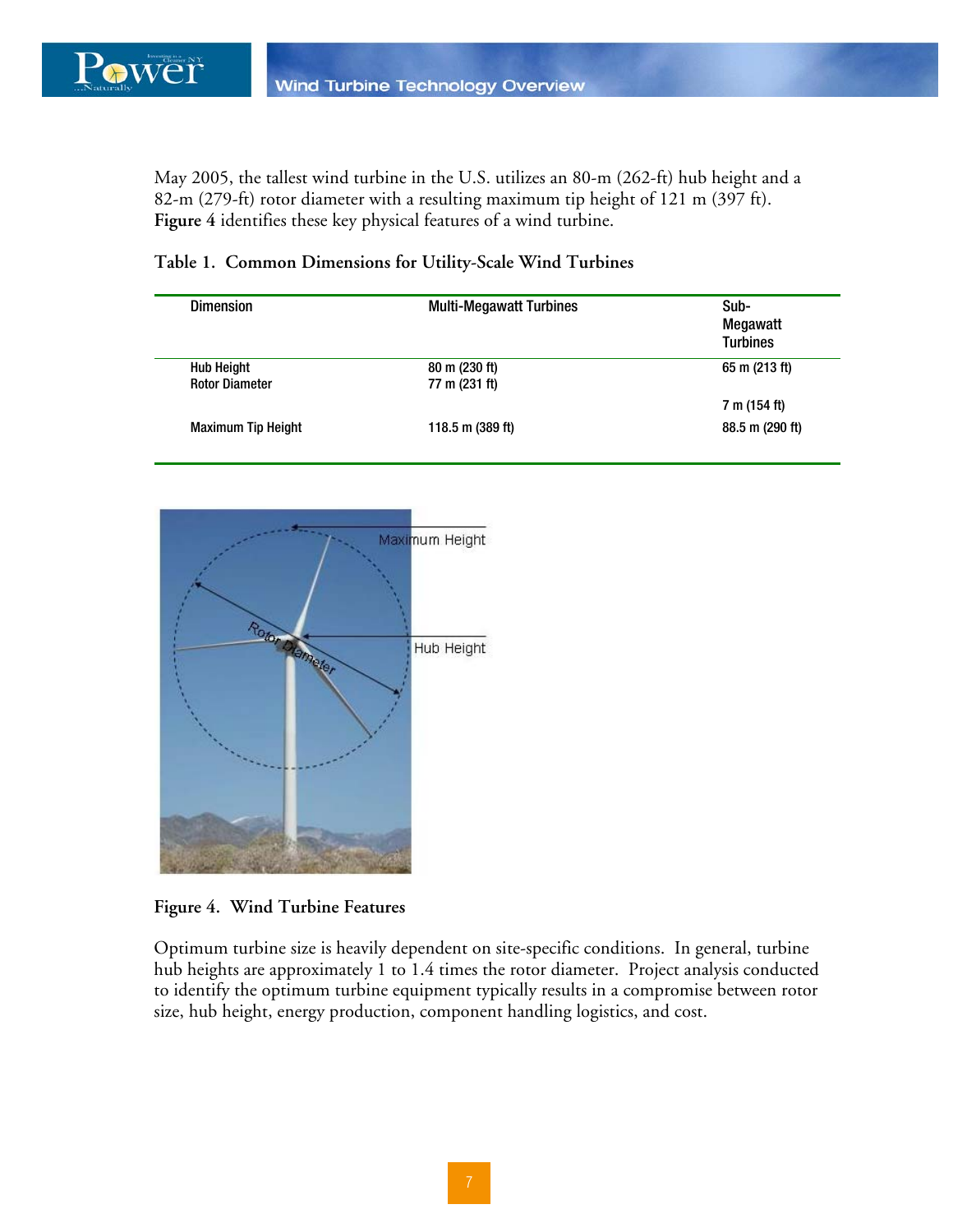

#### Specific Rating

The ratio of a turbine's rotor swept area to the rating of the turbine is known as the specific rating. No 'best' relationship between rotor diameter and generator rating exists. Designers of modern turbines appear to have settled on a range of specific ratings from 0.32 to  $0.47 \text{ kW/m}^2$ , as this range presents the best compromise between energy capture, component loading, and costs. Turbines at sites with lower wind speeds (such as 7.0 to 7.5 m/s annual average at hub height) tend to have larger rotors and lower specific ratings to improve energy capture. Turbines at high-wind-speed sites (exceeding 9 m/s) tend to have smaller rotors and higher specific ratings. The smaller rotor helps to reduce loads on components and thus improves reliability in these aggressive wind sites.

#### Control Scheme

The control scheme employed to operate the turbine to produce grid-quality electricity varies among turbine manufacturers. No one control scheme is the 'best.' Each has advantages and disadvantages; however, they all successfully deliver energy into utility grids. Variablespeed turbines produce energy at slightly higher efficiencies over a wider operational range of wind speeds than constant-speed turbines. The power electronics necessary in variable-speed turbines to produce grid-quality electricity consume slightly more energy than capacitors used to condition the power from constant-speed turbines. Variable-speed turbines also provide the ability for the turbine to supply reactive power to the grid and dynamically control the reactive power supply (power factor) to the grid. This feature can be advantageous to the operation of the transmission system particularly in remote portions of the transmission system where voltage control can be difficult and costly for the system operator to maintain. Typically, reactive power and its effects are managed through the use of larger conductor sizes, capacitor banks and special reactive power supply equipment. Remote wind energy projects that have the ability to produce or consume reactive power with either a static or dynamic power factor can mitigate costly equipment on the transmission system. Turbines that do not utilize variable-speed technology provide close to unity power factor by using switched capacitors at the turbine and, in some cases, at the project substation. The effect of constant-speed systems on the grid results in the consumption of reactive power. This reactive power must be supplied from other transmission system resources. Transmission system operators are increasingly interested in using remotely located wind energy projects to assist in providing voltage support and control.

Fixed-pitch turbines generally have fewer moving parts and are less complex than variablepitch turbines, resulting in lower manufacturing costs. Variable-pitch turbines are able to optimize blade pitch and adjust it for changes in air density or blade contamination. For these and other reasons, the energy output from variable-pitch turbines is somewhat higher than fixed-pitch turbines, thus offsetting the higher system costs. In locations with large variations in temperature, and thus air density, fixed-pitch turbines can experience difficulties with excessive power production during periods of high air density if the blades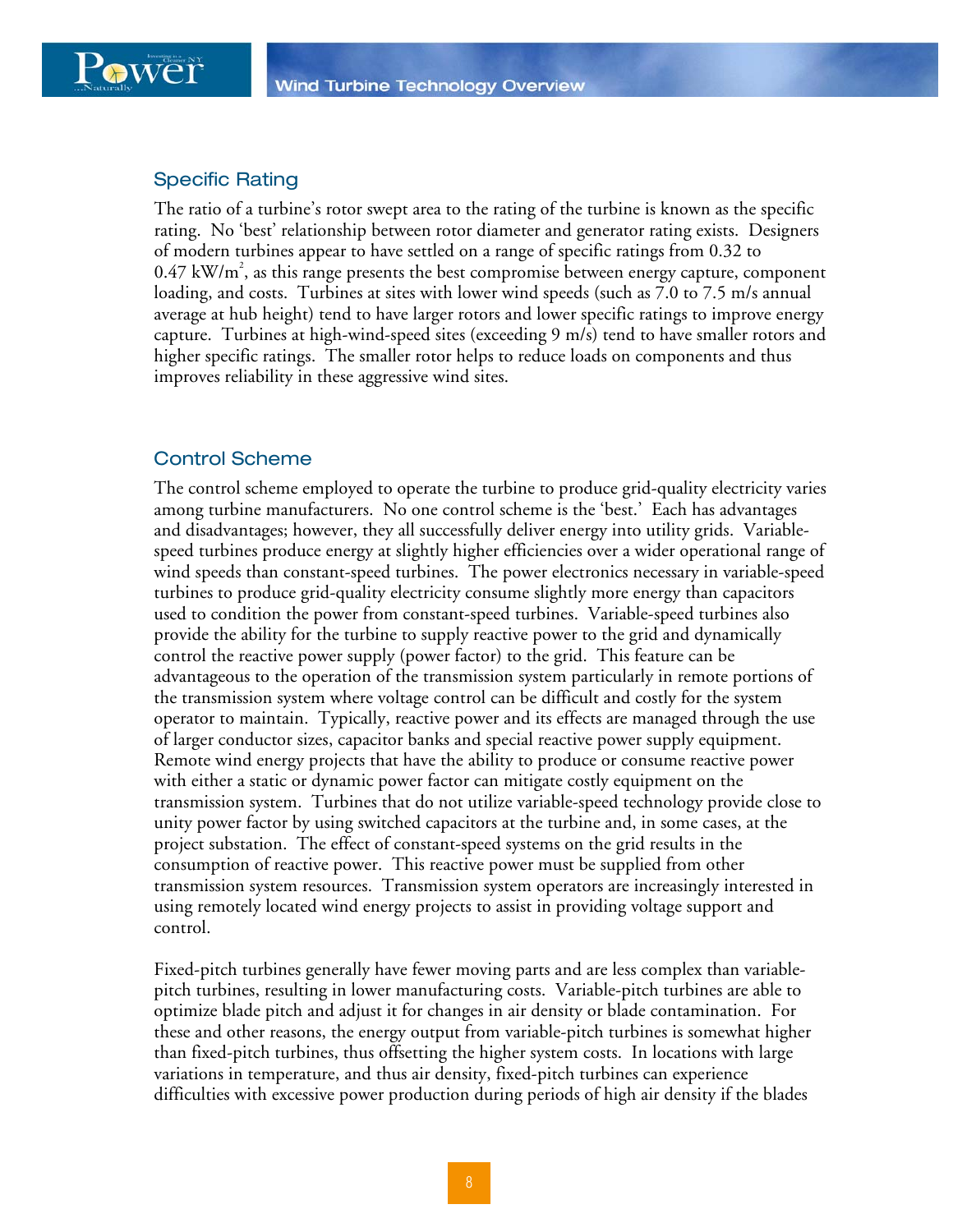

are pitched in a manner that optimizes production throughout the year. The specific wind and climate characteristics at a given site ultimately determine which type of control scheme generates energy most cost effectively.

#### Small Turbines

Most small turbines are much less sophisticated. Several resources on small wind turbines covering both technical and non-technical information are readily available on the Internet. A few of these resources include the following:

- New York Public Service Commission Website interconnection requirements for distributed generation systems between 15 and 300 kW. This document includes technical requirements as well as non-technical requirements such as fees, forms, and insurance.
- California Energy Commission (2002) Buying a Small Wind Energy System. This document discusses grid intertied small systems.
- Mick Segrillo  $(2002)$  Choosing a home-sized Wind Generator. He reviews most wind generators sold and supported in the U.S. and includes technical descriptions of each.
- U.S. Department of Energy, EERE Small Wind Electric Systems: A U.S. Consumer's Guide. This document includes information on sizing, zoning issues, technical information, how to choose a turbine, connecting a turbine to the grid, insurance, and off-grid applications.

**Figure 5** presents a comparison of small wind turbines with common structures.



**Figure 5. Small Wind Turbine Height Comparisons**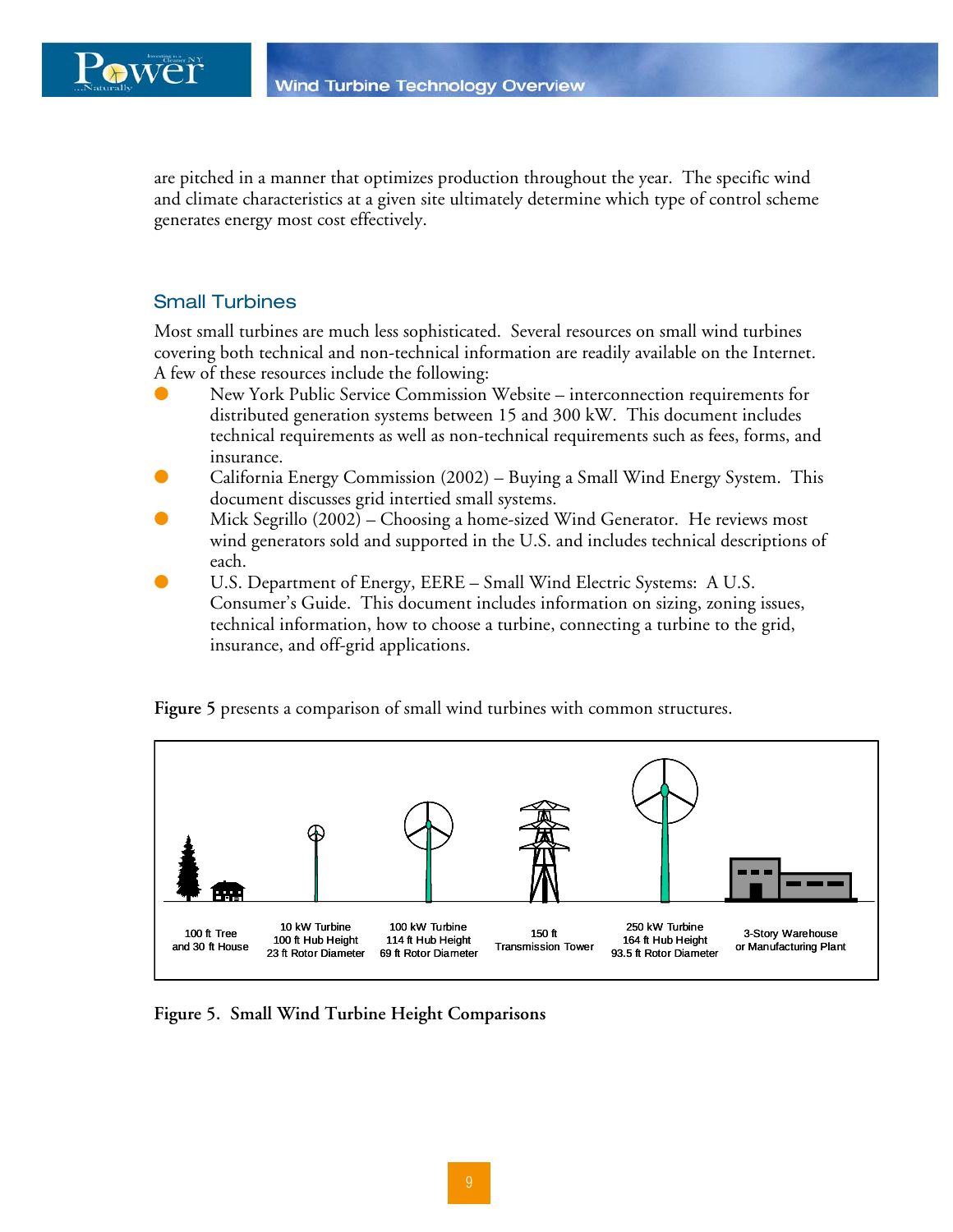

#### Applications

#### **Distributed Generation**

#### *Residential*

Small wind turbines can be grid-connected for residential generation or they can be used in off-grid applications such as water pumping or battery charging. Small turbines are typically installed as a single unit or in small numbers. The smallest turbines (with power ratings less than 1 kW) are normally used to charge batteries for sailboats, cabins, and small homes. Turbines with power ratings between 1 kW to 20 kW are normally used for water pumping, small businesses, residential power, farm applications, remote communication stations, and government facilities. They are often found as part of a hybrid system that can include photovoltaic cells, grid power connections, storage batteries, and possibly back-up diesel generator sets. Small turbines with power ratings between 1 kW and 20 kW can be connected to single-phase electrical service that is typical in almost every home.

Turbines less than 1 kW are usually customer installed on short pole-type masts which can be located on roofs or boats. For turbines over 1 kW, tower heights can range from 12 m  $(40 \text{ ft})$  to 36 m (120 ft). Rotor diameters range from 1.1 m (3.5 ft) for a 400 W turbine to 15 m (49 ft) for a 50 kW turbine. For towers that use guy wires, the guy anchors are typically spaced one half to three quarters of the tower height from the base. A steel base plate or concrete foundation is necessary to adequately support the tower, depending on the turbine and tower size. Monolith-type concrete foundations are approximately 3 to 6 ft square. Free-standing towers can require construction of more elaborate concrete piles for each tower leg. Tilt-down towers are also available to facilitate easier access for maintenance.

Grid connected systems may be practical if the following conditions exist:

- The wind resource averages at least 10 mph over the course of the year.
- Local electrical rates are high ranging from 10 to 15 cents per kilowatt hour  $(\frac{\phi}{kWh})$ .
- The local utility requirements for connecting a small wind turbine are not prohibitively expensive.
- Good incentives for the sale of excess electricity or for the purchase of a small wind turbine exist.

#### *Industrial*

Industrial-scale wind turbines can range in size from 50 kW to 250 kW and are typically used in light commercial/industrial and village power applications. Industrial turbines typically utilize rotor diameters between 15 m (50 ft) and 30 m (100 ft) and hub heights between 25 m (80 ft) and 40 m (131 ft). Resulting maximum tip heights can vary from 30 m (100 ft) to 55 m (180 ft). Industrial-scale turbines require connection to three-phase electrical power found more typically in commercial and village power applications, as opposed to residential locations. These turbines are installed by construction crews with the guidance of the turbine manufacturer. Electrical interconnection would be guided by the local utility.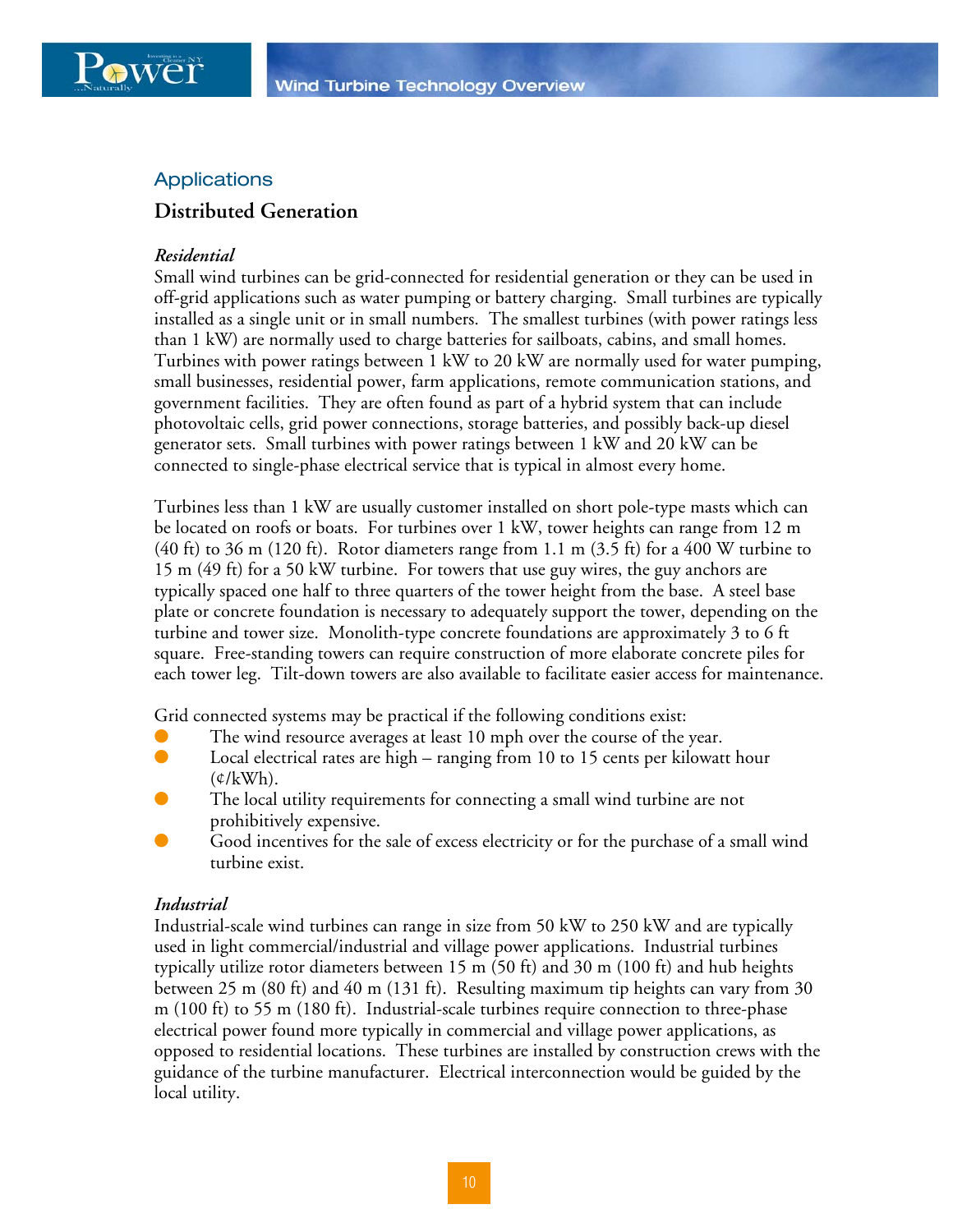

Harbec Plastics Inc. in Ontario, New York, installed a 250 kW wind turbine to help offset electric purchases. This particular turbine is on a 130-ft (39.5-m) tower and has a rotor diameter of 98 ft (30 m). More information on the Harbec wind turbine is available on the internet at http://www.northerndevelopment.com/renewableenergy.html.

#### *Community*

Though large wind turbines are most commonly deployed in large arrays of multiple turbines, they are also installed in distributed generation applications that consist of a single or a few turbines connected directly to a distribution line. Common examples include installing one large turbine to offset electric purchases at a school, or a municipality or electric cooperative may wish to install a few large wind turbines to offset electric needs at municipal buildings or to supplement the bulk energy purchases of a cooperative on behalf of its customer-owners.

#### Bulk Power Delivery

Most wind energy projects in the U.S. are commercial facilities that generate electrical energy for delivery and sale on the bulk power system (the grid). Most current commercial wind power plants range in size between 20 and 300 MW. The type of turbine utilized in the project determines the number of turbines installed at a site.

The three existing wind power plants in New York State are typical examples of medium- to small-sized wind energy projects in terms of the number of turbines and the installed MW capacity. Larger wind projects (100 MW or more) have been installed in several locations in the western U.S. The Maple Ridge Wind Farm in Lewis County that will be operational in 2005 is considered a large, utility-scale project.

**Figure 6** provides an illustration of the components that comprise a typical wind energy project. Groups or rows of wind turbines are positioned for optimum exposure to the prevailing winds while accounting for terrain variations. Inter-turbine spacing is selected to maximize production while minimizing exposure to damaging rotor turbulence. Interturbine and inter-row spacing vary as a function of the rotor diameter and the wind resource characteristics. Because wide spacing between wind turbines generally maximizes energy production but increases infrastructure costs (e.g., land, cabling, and road building), costs must also be considered when creating a project layout. A trade-off exists between optimizing the turbine location for energy production (through wider spacing) and maintaining reasonable turbine interconnection costs, which increase with wider spacing. Experience, mathematical analysis, and cost considerations are employed to determine the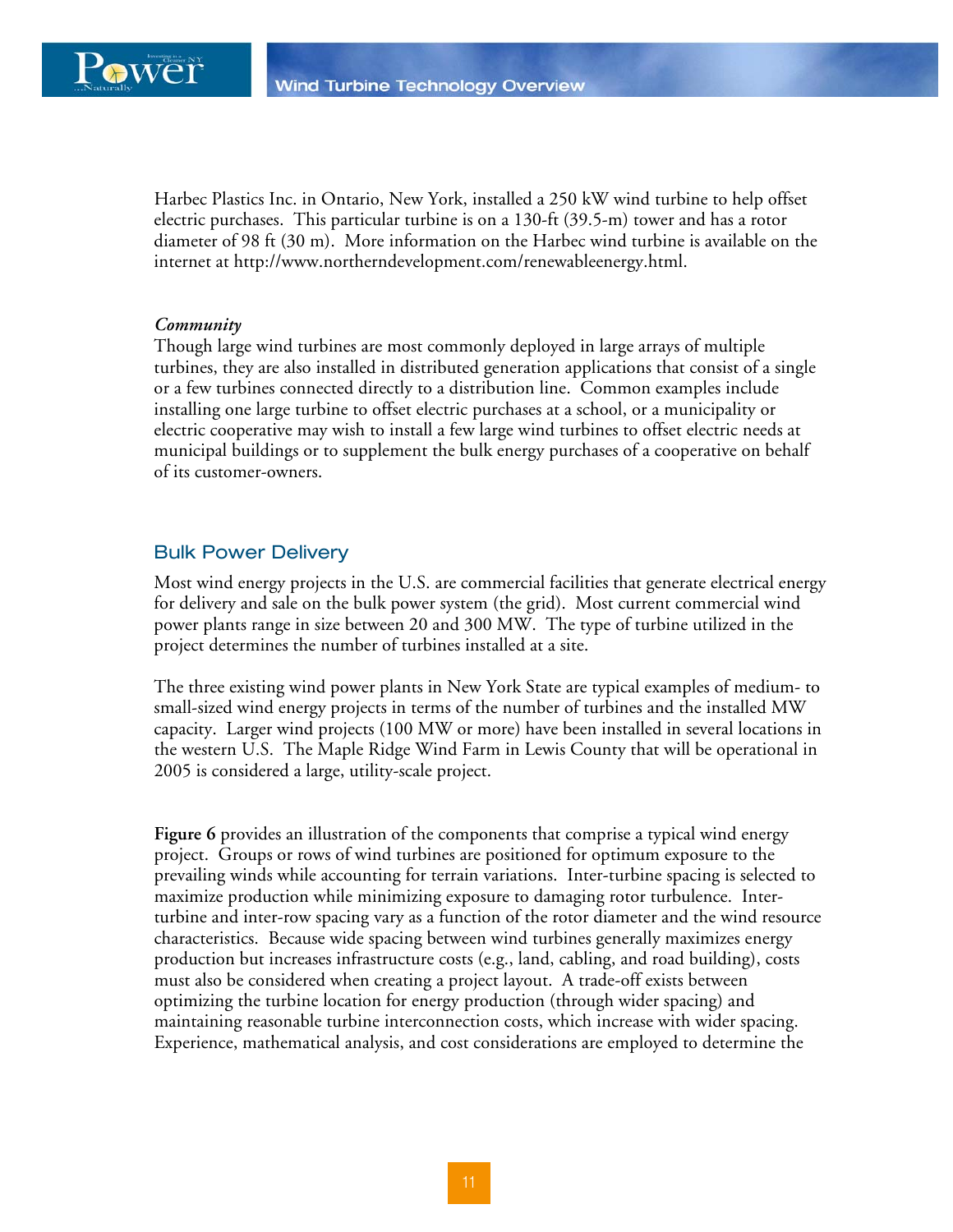

1

optimum configuration given all of the existing site conditions and proposed turbine equipment $^{\rm l}$ .

The majority of civil and electrical work required to design and construct a wind power plant is similar to the same activities for other power plants. In addition to the wind turbines and towers, wind power plants contain other components that are necessary for proper operation:

- Electrical Power Collection System Energy produced from the turbines is collected in a medium-voltage (approximately 25-35 kV) power collection system consisting of below-ground cabling within the turbine rows and above-ground power lines from the turbine rows to the main substation (see figure 6). The interconnection point to the utility line can be co-located in the substation or it can be physically separated and located adjacent to the utility line. In general, wind energy projects are positioned within 1 to 10 miles from the high-voltage transmission line to minimize costs associated with the interconnection. However, greater distances may be economically feasible if the wind resource is sufficiently high. Pad-mounted transformers, generally located immediately adjacent to the base of each tower, are used to transform the low-voltage power produced by the turbine to the higher voltage of the on-site electrical collection system.
- Substation and Interconnection For most wind energy projects, electrical energy produced by the turbines passes through a substation where it is metered and the voltage is increased to match the voltage of the utility grid. Plant isolation breakers, power quality monitors, and protective equipment are also present in the substation to protect both the electrical grid and the wind turbines. A system of switches and overhead infrastructure is used to connect the substation to the utility's power lines.

<sup>&</sup>lt;sup>1</sup> For more information on land requirements and multiple land uses, see the Land Requirements section of the NYSERDA Wind Energy Toolkit.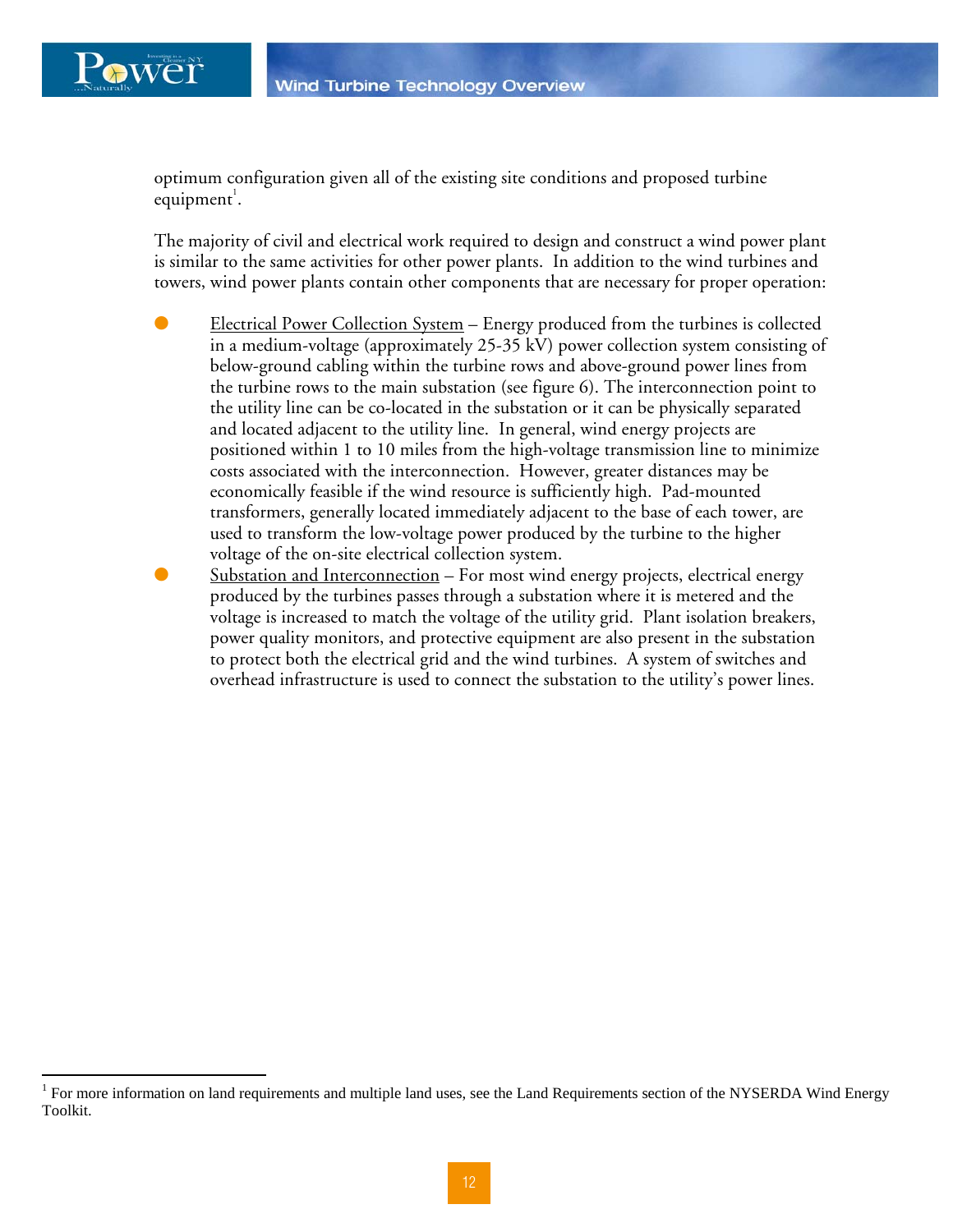



**Figure 6. Typical Wind Energy Project Components and Layout**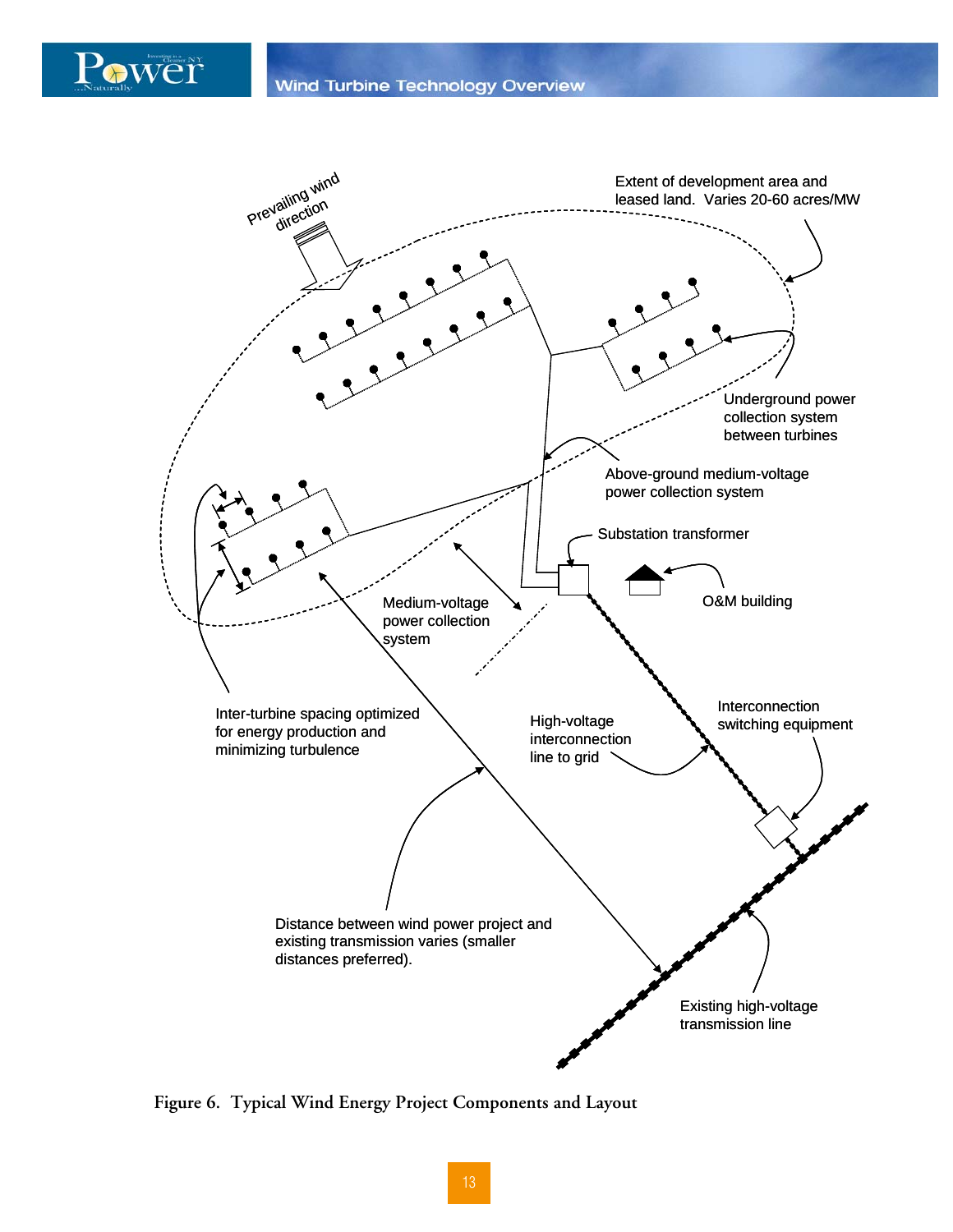Foundations - In general, the foundation design is based on the weight and configuration of the proposed turbine, the expected maximum wind speeds, and the soil characteristics at the site. Typical foundation approaches include an inverted "T" slab design and the patented concrete cylinder design (Figure 7 and Figure 8, respectively).



**Figure 7. Inverted "T" Slab Foundation** 

Power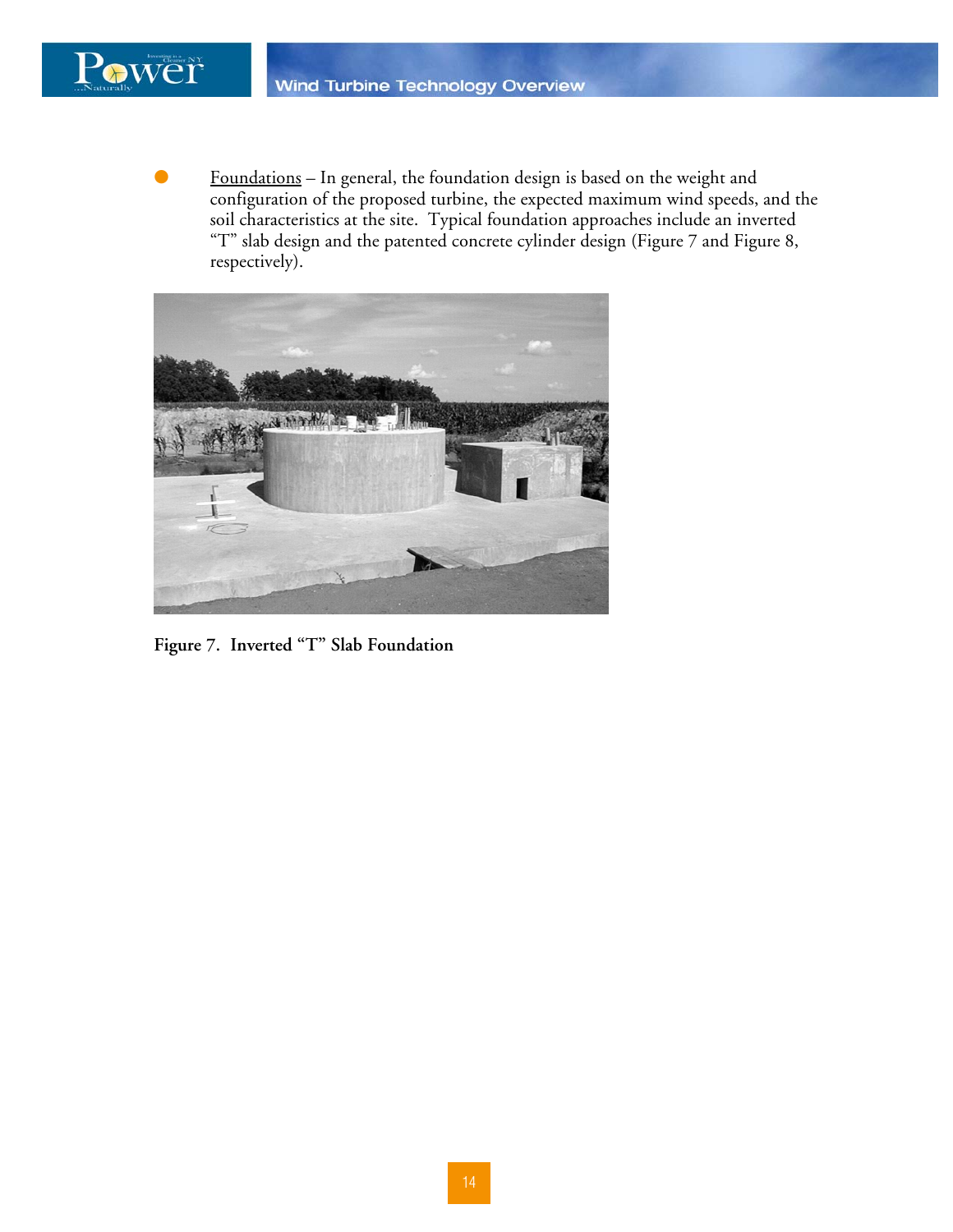



#### **Figure 8. Concrete Cylinder Foundation**

- Control and Communications System In addition to individual turbine control systems on each machine, a wind project typically includes a Supervisory Control and Data Acquisition System (SCADA). SCADA systems consist of a central computer with control capabilities for individual turbines and the ability to collect, analyze, and archive time-series data. Communication cables connecting the central computer with the individual turbine controllers are commonly buried in the same trenches as the electrical collection system.
- Access Roads Access roads to each turbine location are typically 18 to 20 ft wide and consist of compacted crushed rock. In hilly or complex terrain, access roads are constructed to specified slopes and turning radii that are necessary to allow delivery of large components such as blades and tower sections. During the construction